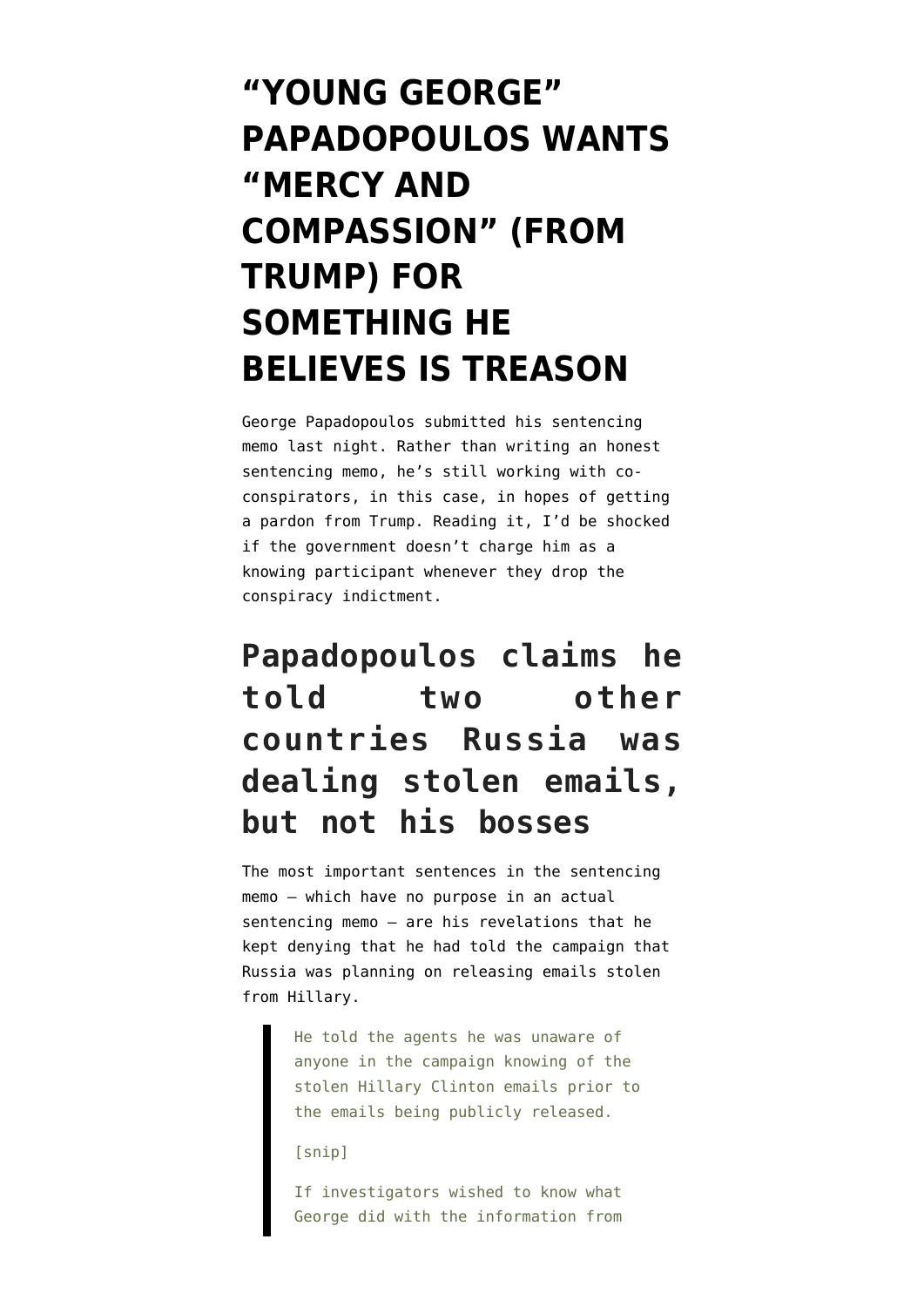Professor Mifsud, they could have asked George during his interview. Indeed, they did ask if George provided the information to the campaign and George denied ever doing so. In his later proffer sessions, George reiterated that he does not recall ever passing the information along to the campaign.

The introduction to the second of these mentions in fact serves no other purpose than to provide an excuse to repeat, again, in case Trump missed it the first time, that Papadopoulos lied and continued to lie about telling the campaign about the emails.

Rick Gates (among others) has [surely told the](https://www.emptywheel.net/2018/08/16/if-you-have-rick-gates-and-omarosa-you-dont-need-george-papadopoulos/) [FBI this is a lie,](https://www.emptywheel.net/2018/08/16/if-you-have-rick-gates-and-omarosa-you-dont-need-george-papadopoulos/) but Papadopolous repeats the lies for Trump's benefit.

And Papadopoulos makes this claim in spite of the fact that he casually told Alexander Downer about Russia dealing stolen emails and, in the memo, he admits he also told the Greek Foreign Minister.

> He detailed a meeting in late May 2016 where he revealed to the Greek Foreign Minister that the Russians had "dirt" on Hillary Clinton. He explained that this meeting took place days before President Vladimir Putin traveled to Greece to meet with Greek officials.

So for the entire month of May, Papadopoulos was telling complete strangers about Russia dealing stolen Hillary emails. And yet, even though he professes to have "unbridled loyalty" to the Trump campaign, at a time he was thrilled that "his career [was] skyrocketing to unimaginable heights" and "gidd[y] over Mr. Trump's recognition," he didn't tell any of those people on the campaign with whom he was currying favor.

Again, the notice that he always denied telling the campaign about Russia's offer of stolen emails has no purpose in a sentencing memo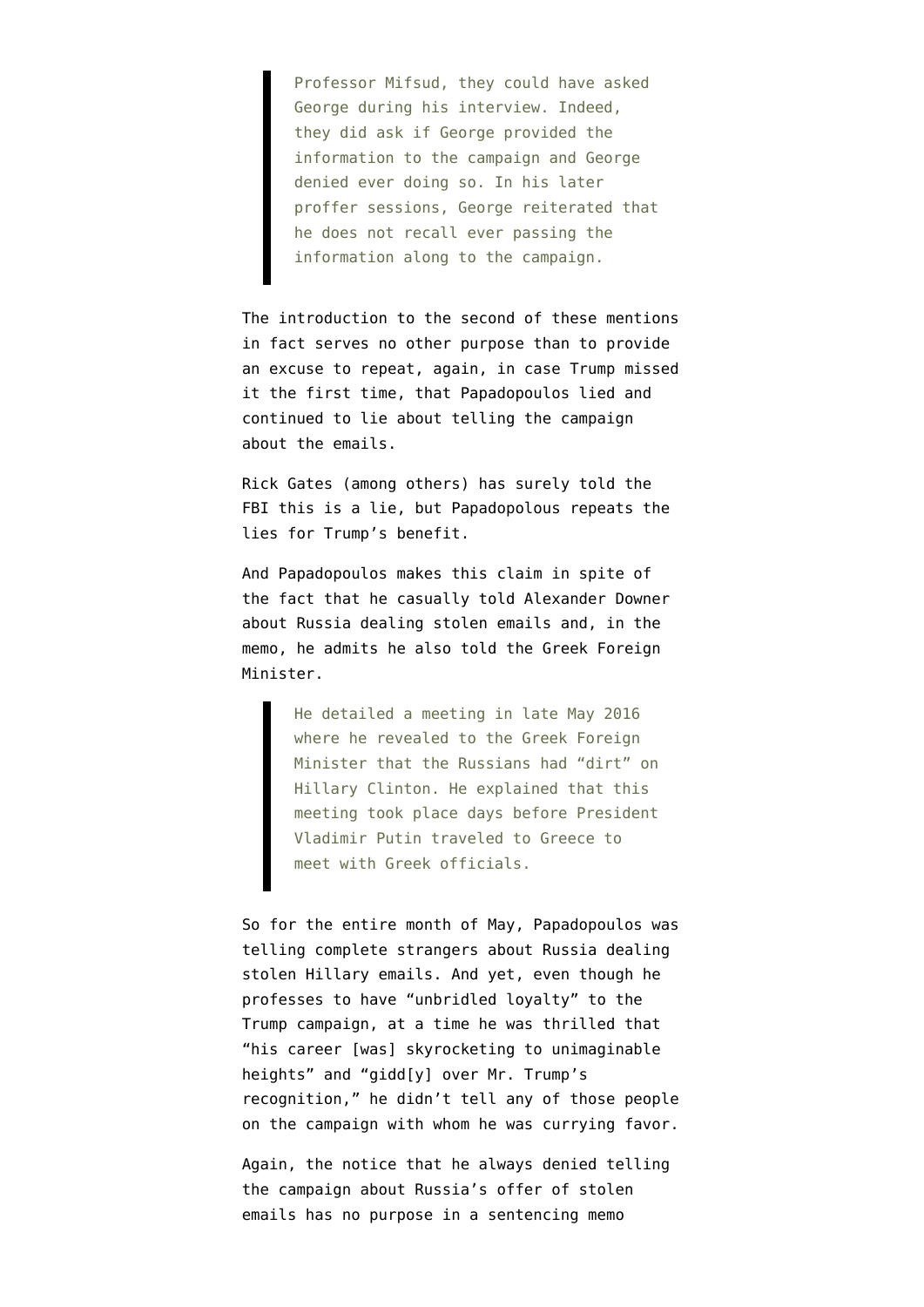designed *as* a sentencing memo. The FBI knows he continued to claim he didn't tell the campaign. The judge — the one legally entrusted to sentence Papadopolous, anyway — has no need to know it. Trump, on the other hand, surely wants to know it.

## **Ten pages, of which three are drivel**

And Trump is presumably the only audience Papadopolous cares about with this memo, or he would have spent more time talking about the case (indeed, he would have made an effort to be honest) and less time spouting drivel. Much of the first three pages, for example, lead up to a request for probation served with platitudes like this:

> It is essential that a court's sentencing decision be informed and guided by the fundamental doctrines of mercy and compassion. See United States v. Blarek, 7 F.Supp.2d 192, 210 (E.D.N.Y. 1998). While these principles are not specifically delineated as rationales for sentencing, they are evidenced by the federal sentencing statute's mandate that the court impose the lowest possible punishment to accomplish the goals of sentencing.

Papadopoulos does this without making an honest case about his conduct, but I guess it makes sense to start pitching Trump with a request for mercy.

# **Even Papadopoulos' narrative about Sergei Millian is**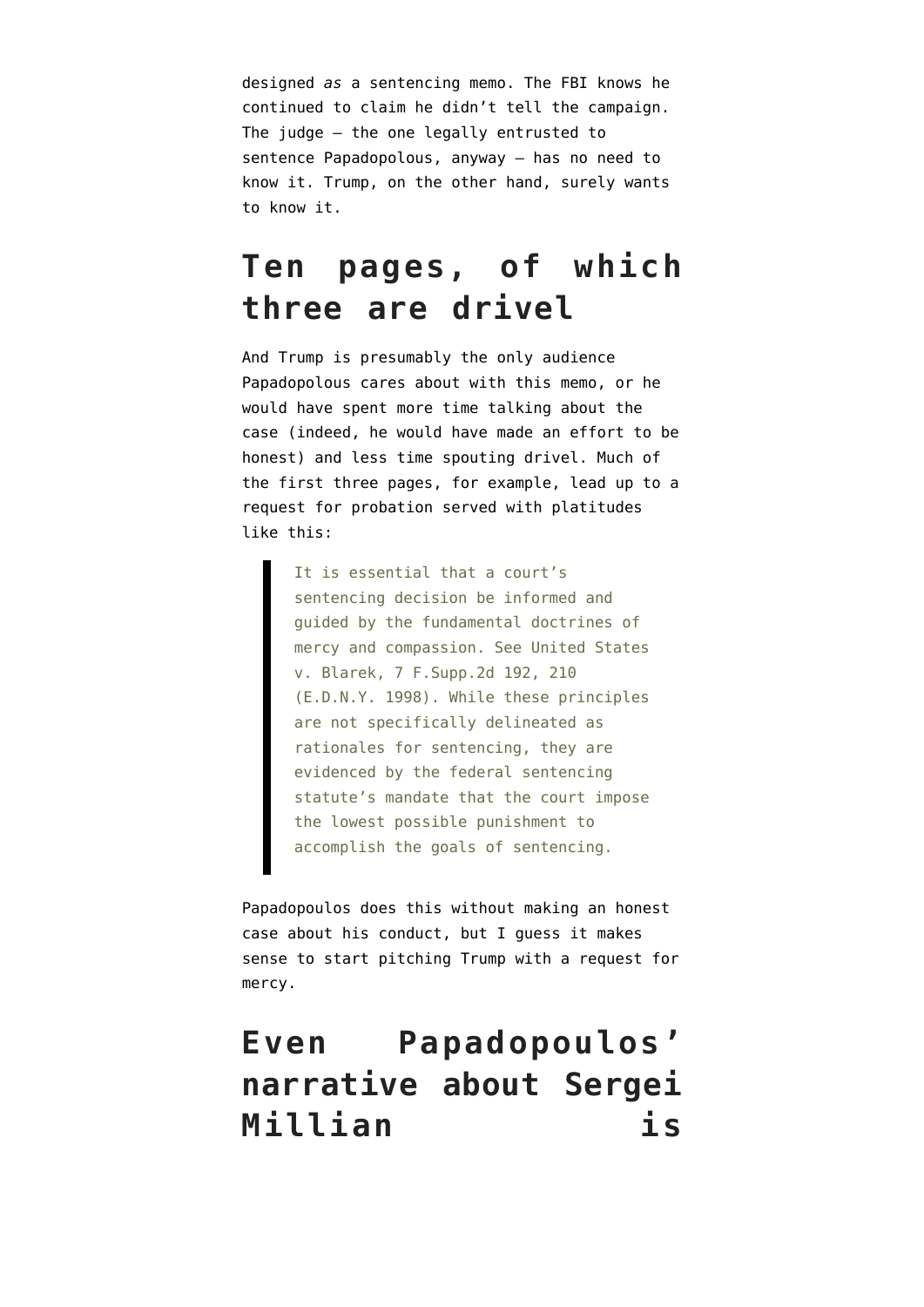### **(necessarily) bogus**

A key part of Papadopoulos' bogus narrative is that he lied about Mifsud, in part, because FBI Agents started his interview by telling him they wanted to ask him some questions about Sergei Millian (even while making it clear that the FBI correctly linked his relationship with Millian with his earlier interactions with Mifsud).

> The agents asked George to accompany them to their office to answer a "couple questions" regarding "a guy in New York that you might know[,] [t]hat has recently been in the news." George thought the agents wanted to ask him about Russian businessman Sergei Millian. Wanting clarification, he asked the agents, "…just so I understand, I'm going there to answer questions about this person who I think you're talking about." The agents assured George that the topic of discussion was Mr. Millian who had been trending in the national media.

[snip]

The FBI agent confirmed that the Sergei Millian inquiry was just a ruse to get him in a room when he told George that:

> … the reason we wanted to pull you in today and have that conversation because we wanted to know to the extent of your knowledge being an insider inside that small group of people that were policy advisors who, if anybody, has that connection with Russia and what, what sort of connections there were.

For the next two hours, George answered questions about Professor Mifsud, Olga, Carter Page, Sergei Millian and the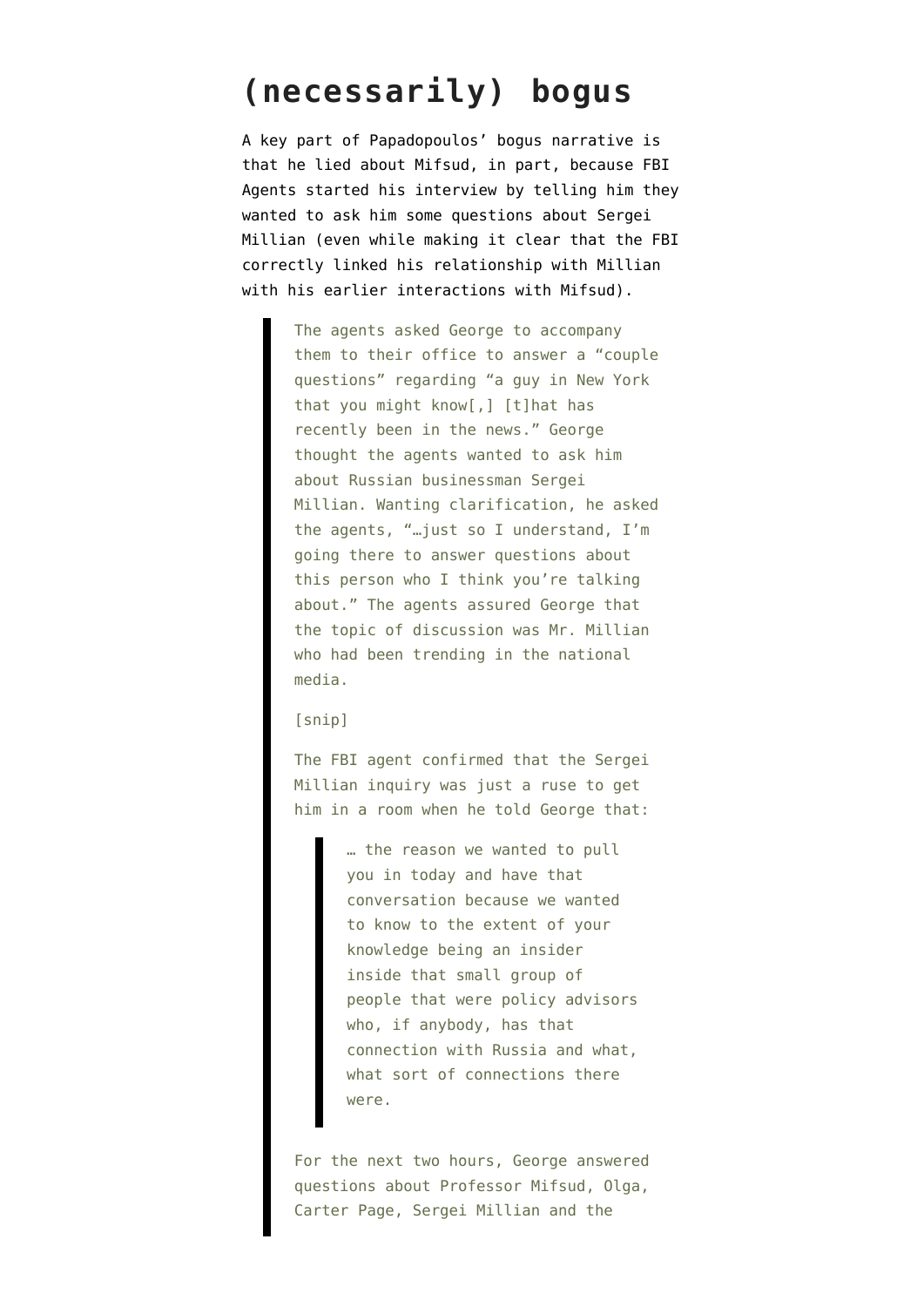"Trump Dossier," and George's interactions with other people working on the campaign.

He claims  $-$  impossibly  $-$  that he answered their questions about Millian honestly.

> Seemingly as promised, the agents began their questioning about George's relationship with Sergei Millian. George knew Mr. Millian only as a businessman pitching an opportunity to George in his personal capacity. The agents asked how they first met, what they discussed, how often they talked or met in person, if George knew whether Mr. Millian was connected to Russia or a foreign intelligence service, and who else on Mr. Trump's campaign may have been in contact with Mr. Millian. George answered their questions honestly.

I can say with confidence that he didn't answer them truthfully, first of all, because Millian's business pitch was not limited to "his personal capacity." As Simona [blabbed](https://abcnews.go.com/Politics/mysterious-key-figure-russia-probe-sought-trump-team/story?id=57458553) to the press, Millian had already tied financial offers to Papadopoulos' access to Trump.

> According to Simona Mangiante, whose husband George Papadopoulos briefly served on the Trump campaign as a foreign policy advisor, Millian offered Papadopoulos a \$30,000 monthly retainer on the condition he remain attached to the campaign. Papadopoulos declined, she said.

Millian wanted to pay Papadopoulos money as one entree into the Trump Administration.

More importantly, Papadopoulos couldn't have answered truthfully because, in *both* his interviews with the FBI, Papadopoulos [hid the](https://www.courtlistener.com/recap/gov.uscourts.dcd.188339.1.1.pdf) [conversation](https://www.courtlistener.com/recap/gov.uscourts.dcd.188339.1.1.pdf) he had on Facebook with Ivan Timofeev about Millian, something the FBI noted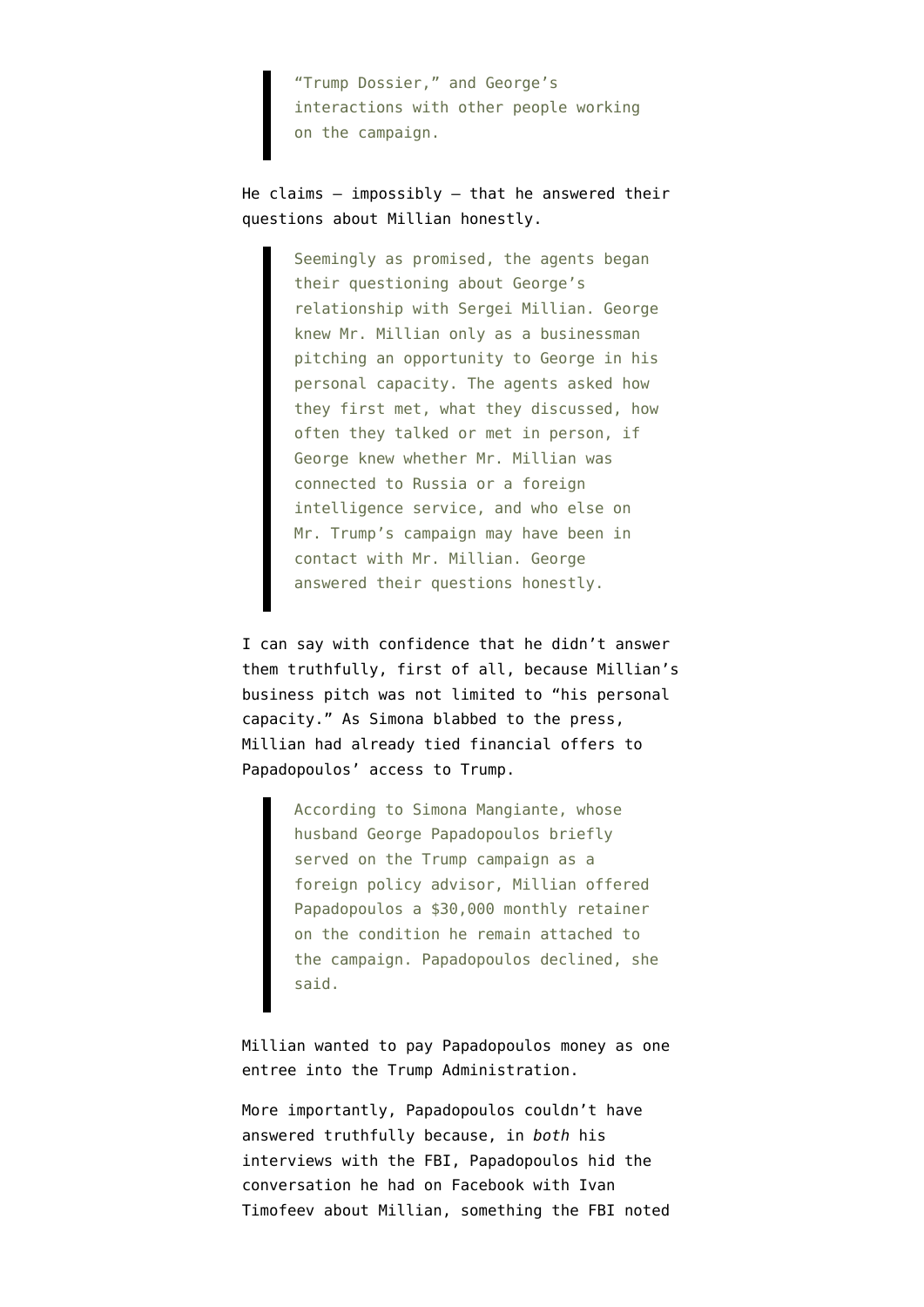on his arrest affidavit.

"If you know any background of him that is noteworthy before I see him, kindly send my way."

Indeed, after his second interview, Papadopoulos deleted his Facebook account, in an apparent attempt to hide his relationship with Timofeev entirely, something he doesn't mention at all in the sentencing memo.

# **The somersaults about Papadopoulos' motive**

The sentencing memo is perhaps most interesting in its presentation of Papadopoulos' motive, in which he continues the line Simona has been feeding to the press that he didn't have corrupt motive in lying to the FBI. Remember that one of the few things he told Stefan Halper in September 2016 is that he [believed](https://www.emptywheel.net/2018/05/21/george-papadopoulos-was-trying-to-hide-treason-when-he-lied-to-the-fbi/) being involved in the hack targeting Hillary amounted to treason (I don't agree). If that's remotely true, when the FBI first revealed they knew he had been told about the emails, he would have been worried about going to prison for a very long time (something he may yet manage).

Instead of admitting that, Papadopoulos describes telling the lies about Mifsud because he was trying to "distance" those activities from Trump.

> George found himself personally conflicted during the interrogation as he felt obligated to assist the FBI but also wanted to distance himself and his work on the Trump campaign from that investigation.

### [snip]

In his answers, George falsely distanced his interactions with these players from his campaign work.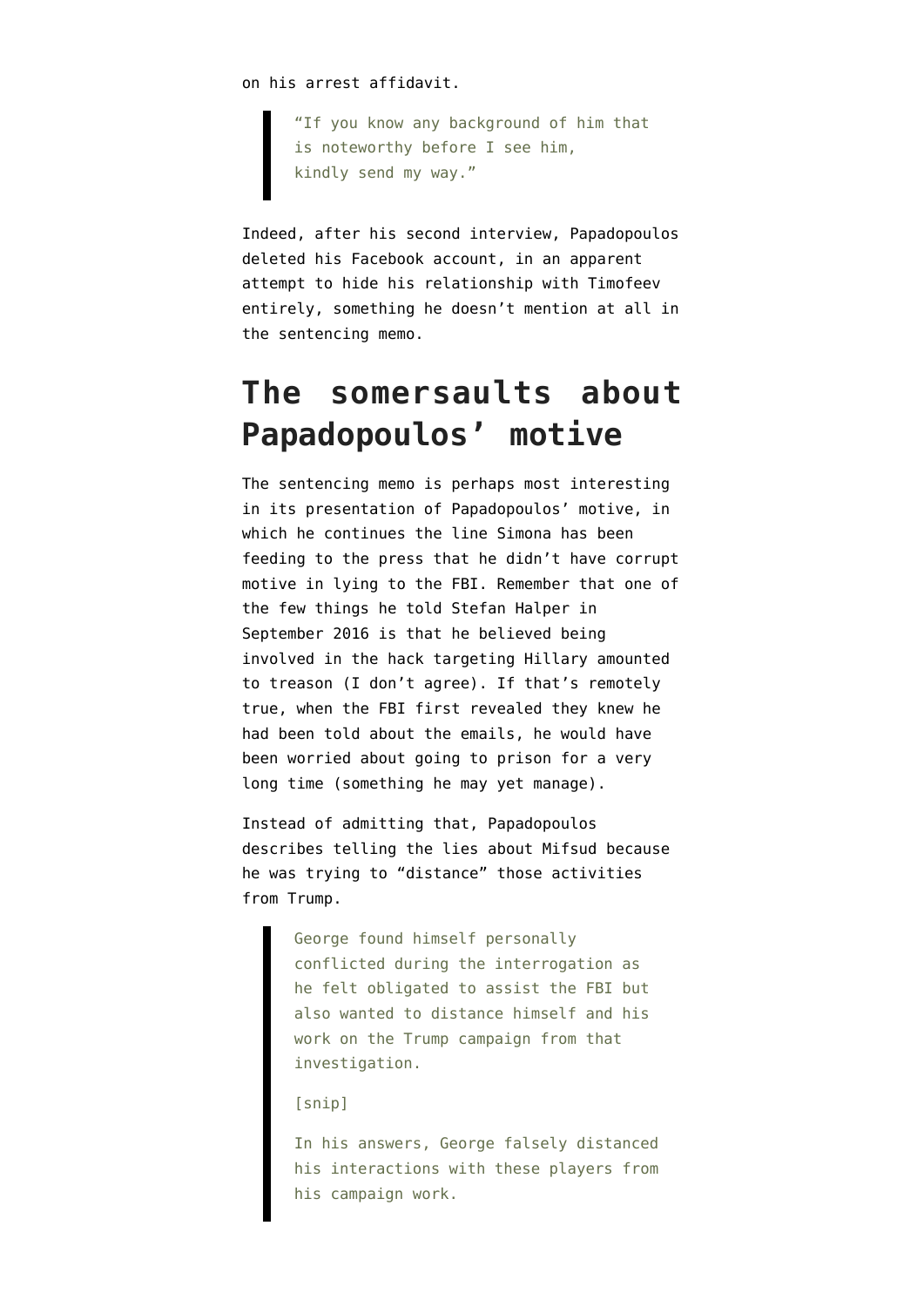The problem with this claim is that both before and after they asked about Mifsud, he told the FBI he was concerned about how talking to them would jeopardize his chances of getting a job with Trump.

> En route to the FBI office, George voiced concern about the repercussions of his cooperation ever becoming public because the Wall Street Journal had just reported that Sergei Millian was a key source in the "Trump Dossier" controversy. George explained that he was in discussions with senior Trump administration officials about a position and the last thing he wanted was "something like this" casting the administration in a bad light.

### [snip]

At one point, George told the agents that he did not want to "get too indepth" because he did not know what it would mean for his professional future. He told the agents he was "trying to help the country and you guys, but I don't want to jeopardize my career."

In the motive section of the memo, Papadopolous pitches this as the "personal reason" of getting a job. But in the intro, Papadopoulos is more honest, including that detail but also admitting he lied because of "loyalty to his master."

> The Government's claim, however, that Mr. Papadopoulos intended that his false statements harm the investigation is speculative and contrary to the evidence. His motives for lying to the FBI were wrongheaded indeed but far from the sinister spin the Government suggests. Caught off-guard by an impromptu interrogation, Mr. Papadopoulos misled investigators to save his professional aspirations and preserve a perhaps misguided loyalty to